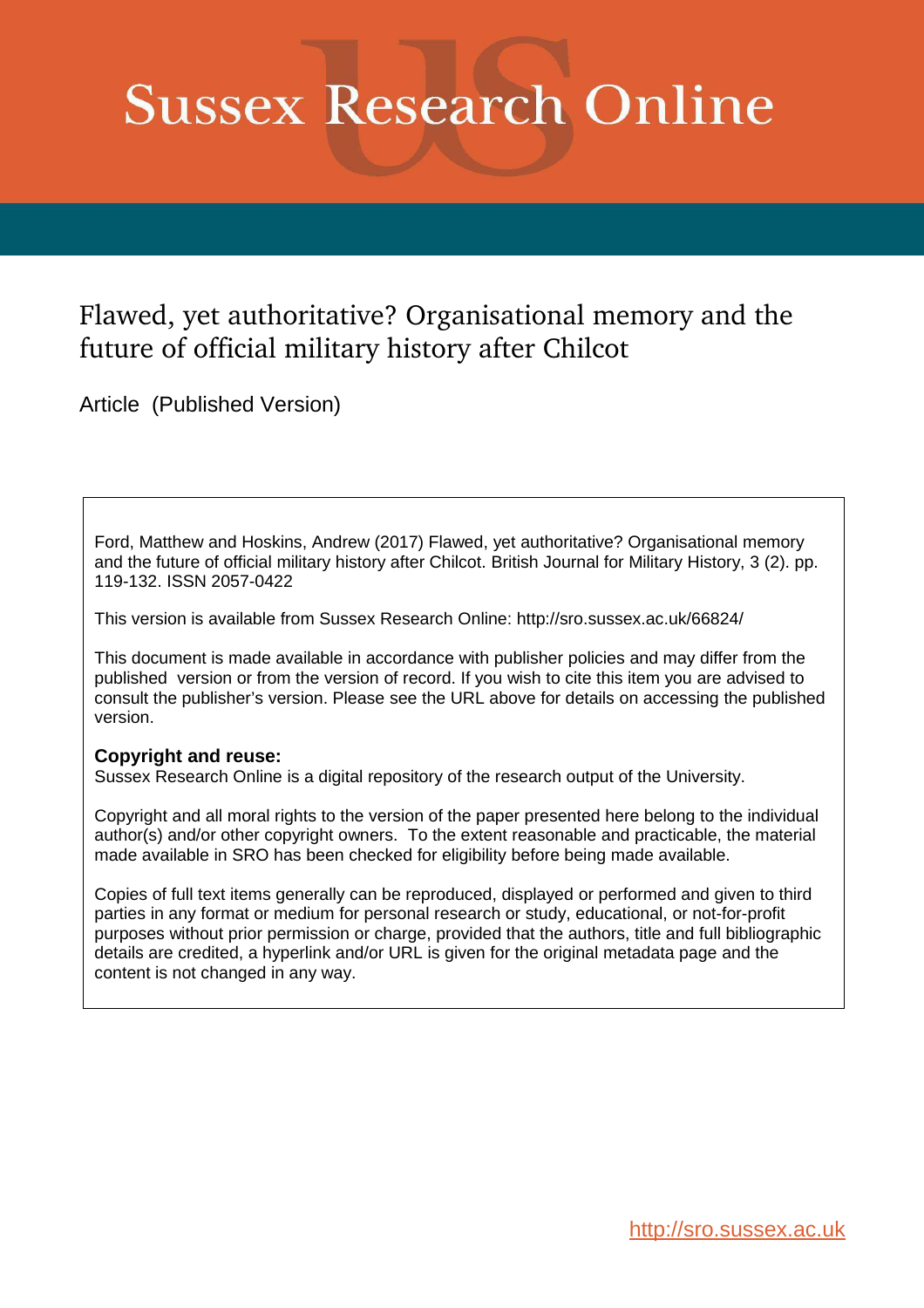# Flawed, yet Authoritative? Organisational memory and the future of official military history after  $Chilcot<sup>1</sup>$

# ANDREW HOSKINS<sup>2</sup>

*University of Glasgow Email: andrew.hoskins@glasgow.ac.uk*

&

# MATTHEW FORD

*University of Sussex Email: m.c.ford@sussex.ac.uk*

### ABSTRACT

<u> 1989 - Johann Barn, fransk politik amerikansk politik (</u>

*Official Military History (OH) is a thorny subject. Despite a century of deploying British service personnel to conflicts all over the world, over the past 100 years the British government has commissioned very few OHs.*<sup>3</sup> *Offering an interpretation of military events that is typically based on early access to otherwise classified data, OH presents an opportunity for the political and military establishment to set out a perspective that aims at legitimacy but is typically criticised as being flawed. In this discussion paper we present the conflicting pressures and expectations that frame the writing of OH and ask whether such an activity will be possible in a world after the controversies associated with the Iraq War Inquiry of 2009-11.*

Developing a written account of events has always presented challenges for the armed forces. Not only are memories clouded by time and circumstance but also, even if experiences are recorded accurately, developing accounts into an official

http://www.iraqinquiry.org.uk/media/247921/the-report-of-the-iraq-

<sup>&</sup>lt;sup>1</sup> The Report of the Iraq Inquiry, Report of a Committee of Privy Counsellors, 6 July 2016 (aka the Chilcot Inquiry). Report available here:

inquiry executive-summary.pdf. Accessed 1 January 2017.

 $\overline{2}$  Hoskins' contribution to this article was funded by an Arts and Humanities Research Council Research Fellowship: 'Technologies of memory and archival regimes: War diaries after the connective turn' (ref. AH/L004232/1).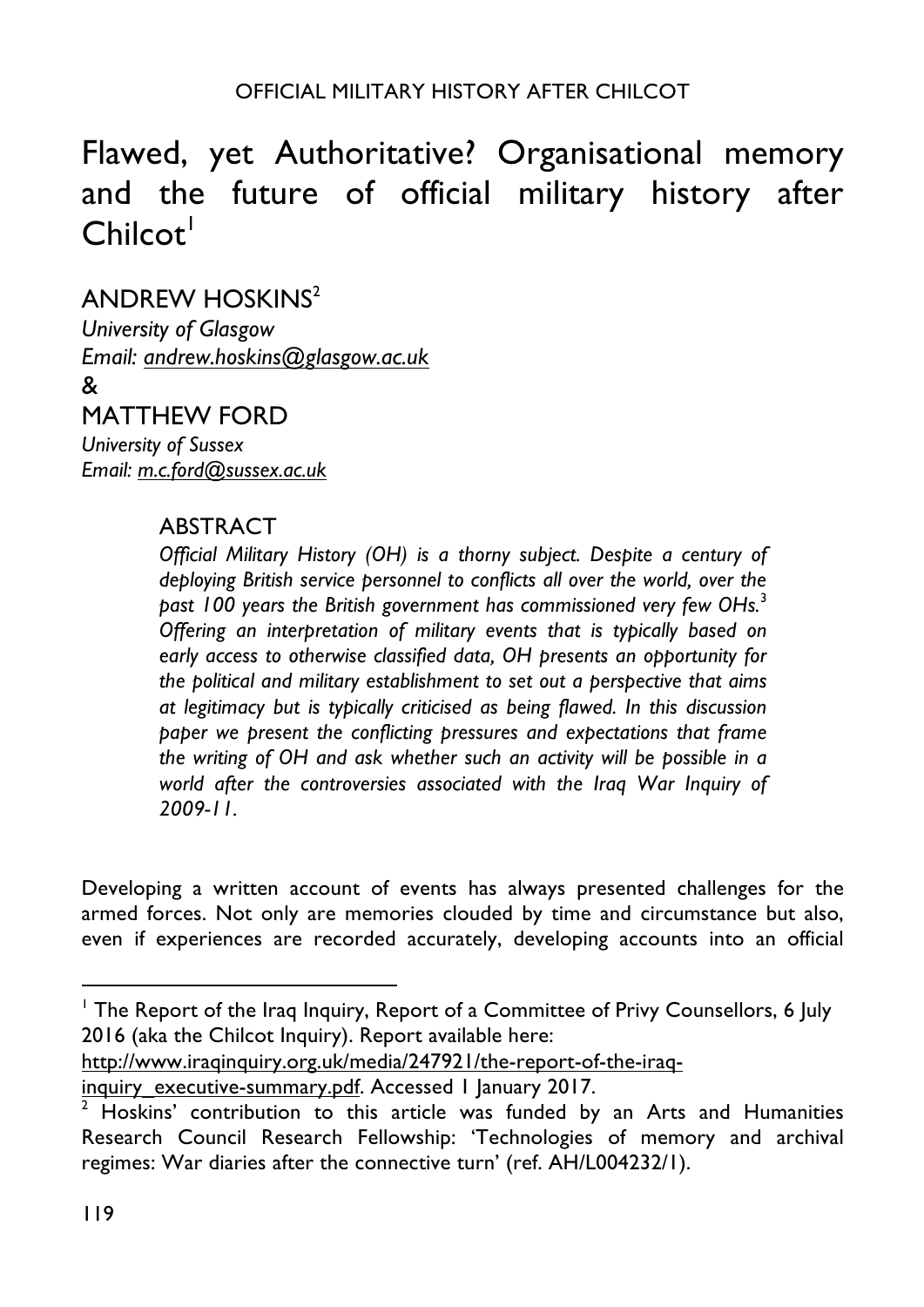position potentially involves allocating approbation and reward for actions taken in battle. The armed forces have long recognised the importance of capturing the ebb and flow of events so as to generate important insights that may lead to better military outcomes. That such an approach might also produce a politics of memory, which in turn affects the production of OH, is less readily discussed in a transparent manner.

These problems are especially challenging given the cycle time of contemporary news media and the apparently growing significance of "fake news" for shaping public opinion. Not only is this "fake" material quickly circulated via social media but it also takes considerable time to fact check. In these circumstances, the dilemma facing those who commission OH is one where the legitimacy of this type of publication is quickly undermined by the public who are already predisposed to distrust official material.

An Official History is the Services' official representation of events, derived from source material not available to the general public at the time of its writing. It is intended to be objective and balanced, enabling them to learn from both successes and failures. The tensions noted above, nevertheless, pose a number of questions about OH that we seek to address in this paper.

In the first instance it is important to ask how legitimacy in an OH is created. In the second, those commissioning OH need to consider the advantages and disadvantages associated with the length of time that should pass subsequent to an event being interrogated and whether this helps or hinders the creation of legitimacy. In this respect the notion of 'historical distance', as described by Mark Salber Phillips is relevant and may manifest itself 'along a gradient of distances, including proximity or immediacy as well as remoteness or detachment'.<sup>4</sup> This gradient of historical distance in turn is critical for shaping public and political perceptions of the legitimacy or otherwise of inquiry work.

Finally, and depending on the answer to question two, there are trade-offs to be considered when reflecting on historical distance as it relates to OH. Writing OH may be important to the armed forces as it seeks to shape on-going practices or have impact on policy and strategy, in which case the OH should be written shortly after the events being considered. Alternatively, a longer historical distance may be crucial for those seeking closure and or establishing accountability. In this short

<sup>&</sup>lt;sup>4</sup> Mark S. Phillips, 'History, Memory, and Historical Distance' in Seixas, Peter. (Ed.) *Theorizing Historical Consciousness*, (Toronto: University of Toronto Press, 2004), p. 89.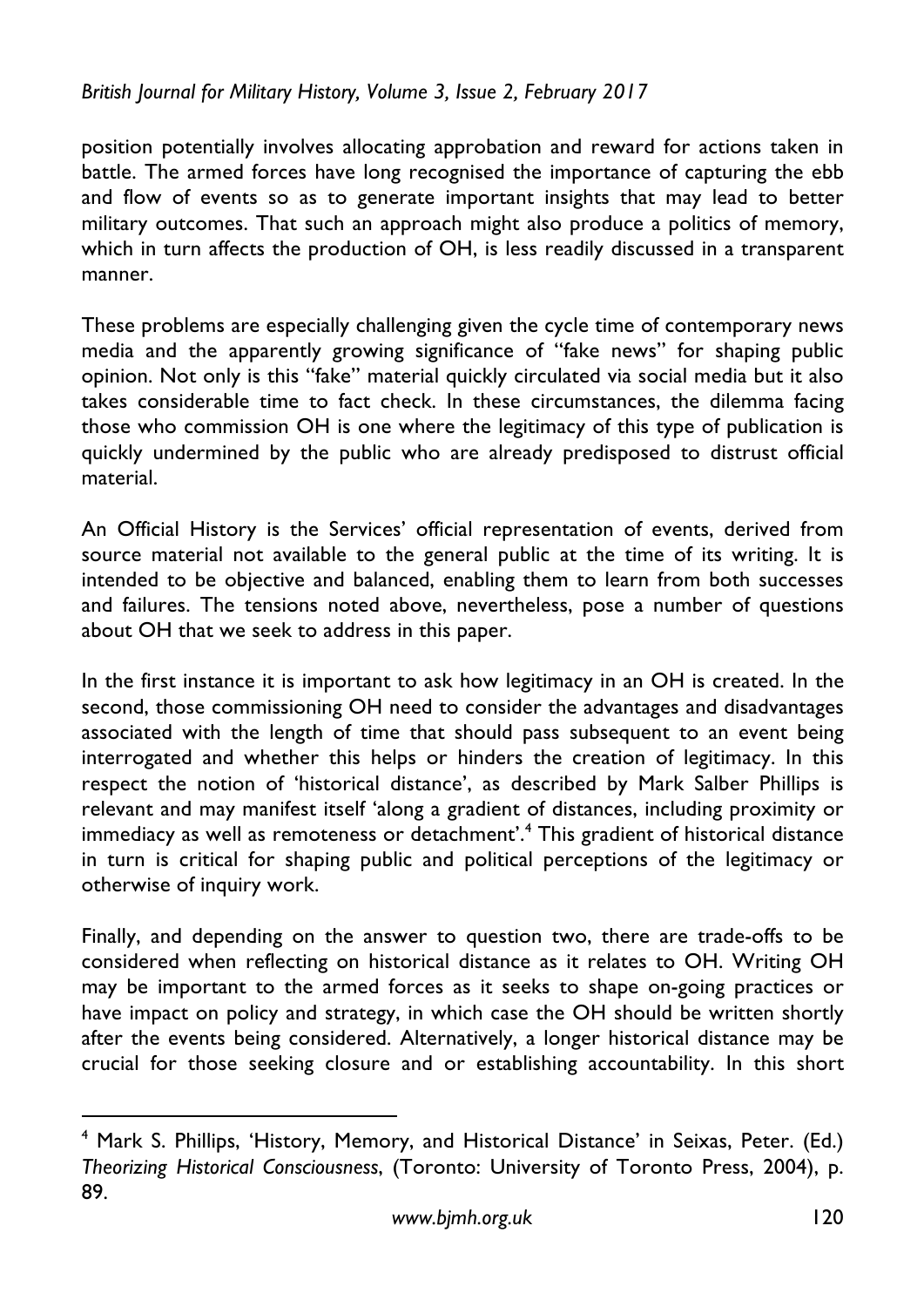review article we seek to explore how these different dimensions evolve relative to each other and make suggestions as to how the controversies associated with the Iraq War may shape future OH.

#### **Organisational memory and learning lessons**

The function and effects of the various internal and public reviews, inquiries, and histories of military action need to be carefully contextualised if OH has any chance of being written at all. In this respect, the very belief in inquiry work shaping on-going and future practices, policy and strategy is embedded in the common phrase in military discourse of 'learning lessons'. But such a central feature of military progress and a critical component of inquiry work  $-$  including in the Iraq Inquiry  $-$  is actually often taken for granted. Consequently the exact process by which organisational learning takes place, and equally the reasons for organisational forgetting, is rarely made explicit. Similarly, it seems odd that there is no formalised British military strategy and a supporting process that draws widely upon theories and studies of institutional or organisational memory.

This is even more surprising given that the UK's Ministry of Defence (MOD) has itself developed a useful working definition of organisational memory. Developed by what was known as the MOD's Corporate Memory Branch<sup>5</sup>, organisational memory is defined as, 'the ability to draw on and use information and knowledge that is embedded in people, processes and records. This is comprised of explicit knowledge (records and processes) and tacit knowledge (staff knowledge and experience)'.<sup>6</sup> The key to creating organisational memory according to the MOD was, therefore, related to capturing the interplay between people, processes and records in a holistic fashion.

Given this definition, then, it is evident that organisational memory directly and indirectly shapes the military's capacity to learn, adapt, and to be more effective in combat. More than this, organisational memory also informs the way that acceptable and unacceptable norms of behaviour are codified and propagated. One of the fundamental errors of the Iraq Inquiry, however, was its failure to grasp the significance of the difference in the approaches to organisational memory between the British Army as compared to the mostly civilian staffed MOD. In particular, the Iraq War demonstrated how a lack of resources dedicated to capturing and maintaining explicit and tacit knowledge within the MOD hampered the coordination

<u> 1989 - Johann Barn, fransk politik amerikansk politik (</u>

<sup>&</sup>lt;sup>5</sup> The MOD's Corporate Memory Branch was dismantled in 2012-13 with those parts that dealt with the Army forming a new Army Historical Branch. These changes occurred as part of the Lord Levene Reforms.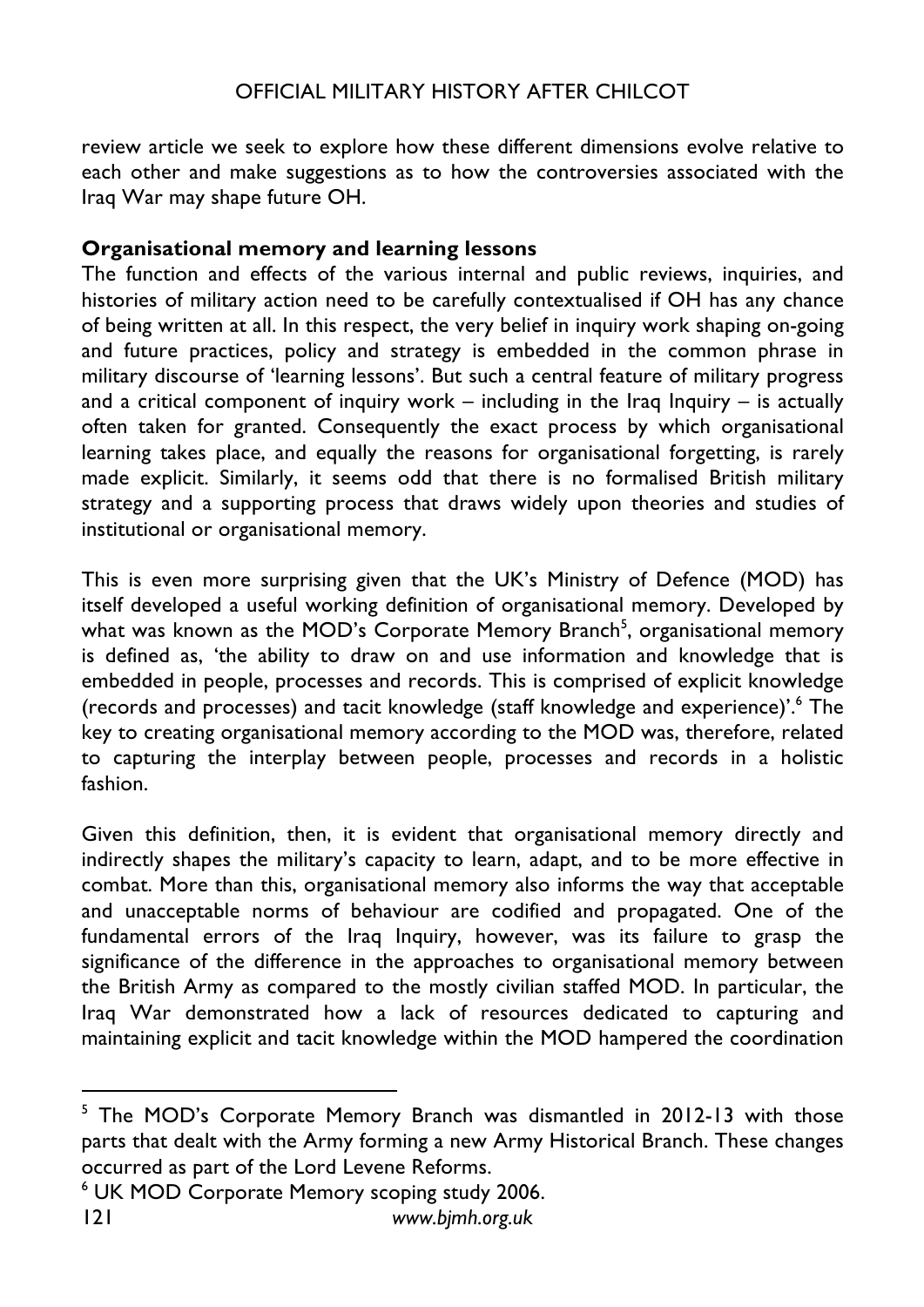of organisational memory within the British Army. This became very obvious after the publication of the Gage Inquiry into the death of Baha Mousa.<sup>7</sup> Held in custody by the Army in Basra in 2003, Mousa had been subject to intolerable treatment and illegal torture and had subsequently died. In his report into the incident Gage noted that the British Army had been banned from using five techniques (hooding, white noise, sleep deprivation, food deprivation and painful stress positions) on prisoners since the Parker Inquiry of 1972. Lacking any significant means for sustaining that knowledge within the MOD the notion that these techniques had been prohibited had largely been lost.<sup>8</sup> Consequently, at the time of the Iraq War there was 'no written policy or doctrine banning the practices'.<sup>9</sup> It is fair to say, then, that before Baha Mousa, the MOD's lackadaisical approach to organisational forgetting represented something of a 'corporate failure'.<sup>10</sup>

Following the Gage Inquiry, however, the MOD's approach to organisational memory improved. This is evident in the 2014 Al-Sweady Public Inquiry that dismissed allegations that UK soldiers mistreated and unlawfully killed Iraqis in 2004.<sup>11</sup> The conscientious effort to put in place the ability to quickly mobilise the Army's organisational memory taking advantage of the Army Historical Branch's resources and expertise has been critical in this respect. Nonetheless, if robust processes are to be put in place that consciously balance decisions favouring organisational forgetting with those promoting organisational memory then these activities need to be sustained for emergent and ongoing campaigns. If managed carefully, not only will this help to sustain the Army's internal, political and public legitimacy it will also help the MOD deal with the various of inquiries into the conduct of Britain's armed forces in times of war.

<sup>&</sup>lt;sup>7</sup> Sir William Gage, The Report of the Baha Mousa Inquiry, volume 1, 2011. Official report available here:

https://www.gov.uk/government/uploads/system/uploads/attachment\_data/file/279190 /1452\_i.pdf. Accessed January 1, 2017.

<sup>&</sup>lt;sup>8</sup> Huw Bennett argues that the process of organizational forgetting was purposeful when it came to the five techniques and was not simply a matter of lacking the capacity to remember. See Huw Bennett, 'Baha Mousa and the British Army in Iraq', in Paul Dixon (Ed), *Hearts and Minds in British Counter-insurgency*, (London: Palgrave Macmillan, 2011).

<sup>&</sup>lt;sup>9</sup> The Report of the Baha Mousa Inquiry.

<sup>&</sup>lt;sup>10</sup> The Report of the Baha Mousa Inquiry.

<sup>&</sup>lt;sup>11</sup> Sir Thayne Forbes, The Report of Al Sweeady Inquiry, December 2014. Official report available here:

https://www.gov.uk/government/uploads/system/uploads/attachment\_data/file/388292 /Volume\_1\_Al\_Sweady\_Inquiry.pdf. Accessed 1 January 2017.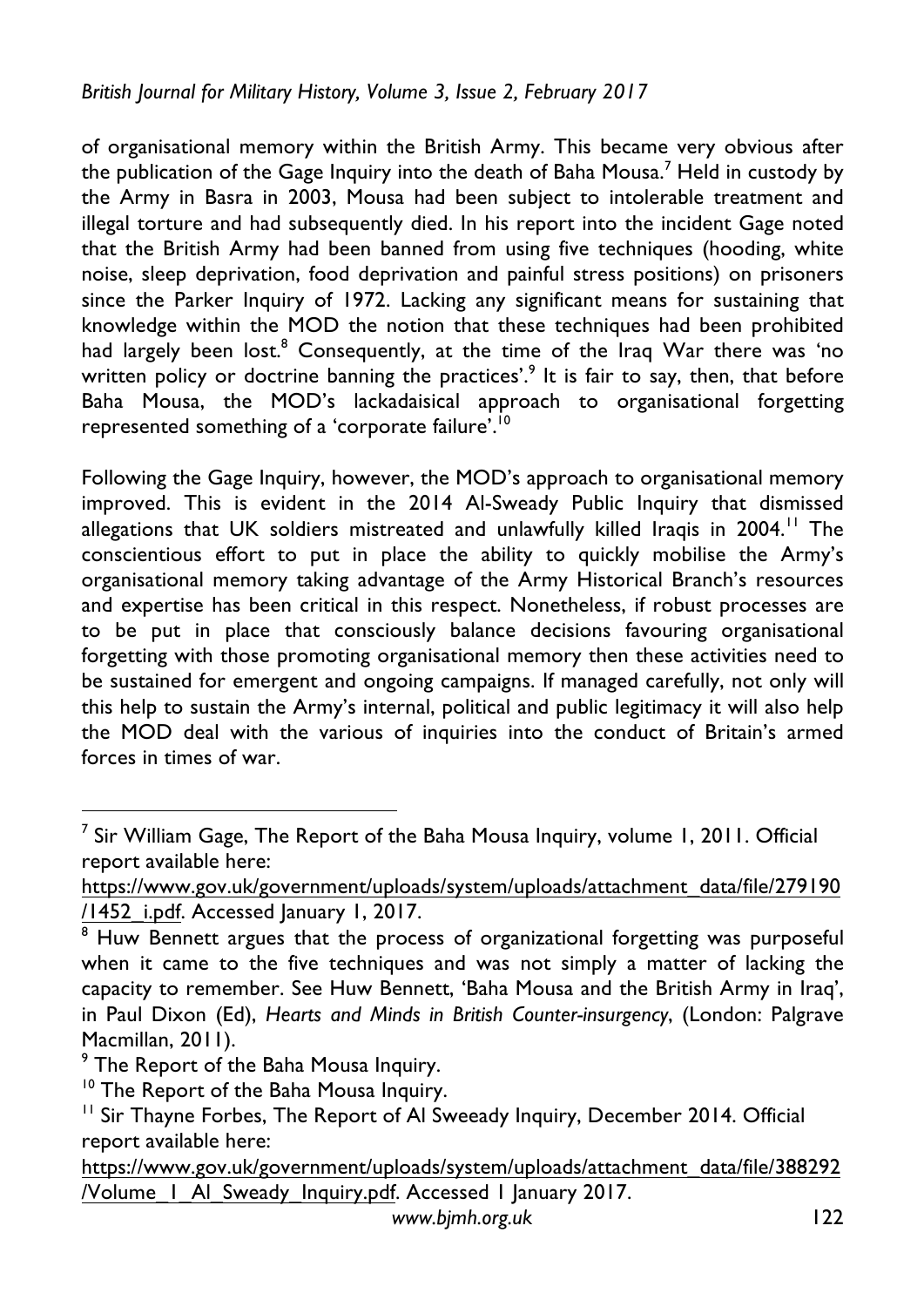To do this sustainably, however, the MOD needs to recognise that there are at least two distinct cultures that shape organisational memory and military strategy, reflecting the perspectives of the Services themselves and that of the MOD more broadly. In this respect the tensions between these cultures and their modus operandi were rendered apparent in evidence given to the Iraq Inquiry. For example, Major-general Albert Whitley<sup>12</sup> argued:

In WW II when the leaders met they brought along their military Chiefs of Staff and planners to prepare options jointly for strategy and strategic decisions. There are books and books relating the matters they wrestled with - this time most were not even considered.

It should be a duty for political and civil leaders to prepare themselves to frame strategic direction. How many of them have read our military doctrine, or understood it or even able to define Grand Strategy or Strategy? Perhaps there should be study periods or workshops?

MOD is not fit for purpose if that purpose is to equip, prepare and where necessary direct national forces at war.<sup>13</sup>

But a key difference between the various cultures within defence relates to their capacity to work historically. This develops out of a number of distinct organisational challenges and operations within and between the MOD and the Services and reflects modes of working that have very different temporalities. In the case of the Army, for example, it is clear that officers and men are highly effective at swift action and achieving clear short-term objectives.<sup>14</sup> However, it is less effective in medium and long-term decision-making. This contrasts with the British Civil Service which operates to a much more extended timeframe. The continuity and longevity of the archival record of operations that are conducted by the Army is ultimately the principal responsibility of the Civil Service.

On top of this, the British Army adopts a policy of limiting an individual's service time

<sup>&</sup>lt;sup>12</sup> Senior British Land Advisor to the Commander the Coalition Forces Land Component Command Kuwait and Iraq from November 2002 to May 2003.

 $13$  Official website of the Iraq Inquiry:

http://www.iraqinquiry.org.uk/media/96166/2011-01-25-Statement-Whitley.pdf Accessed 1 January 2017.

<sup>14</sup> Anthony King, 'Unity Is Strength: Staff College and the British Officer Corps', *British Journal of Sociology* vol. 60, no. 1 (2009).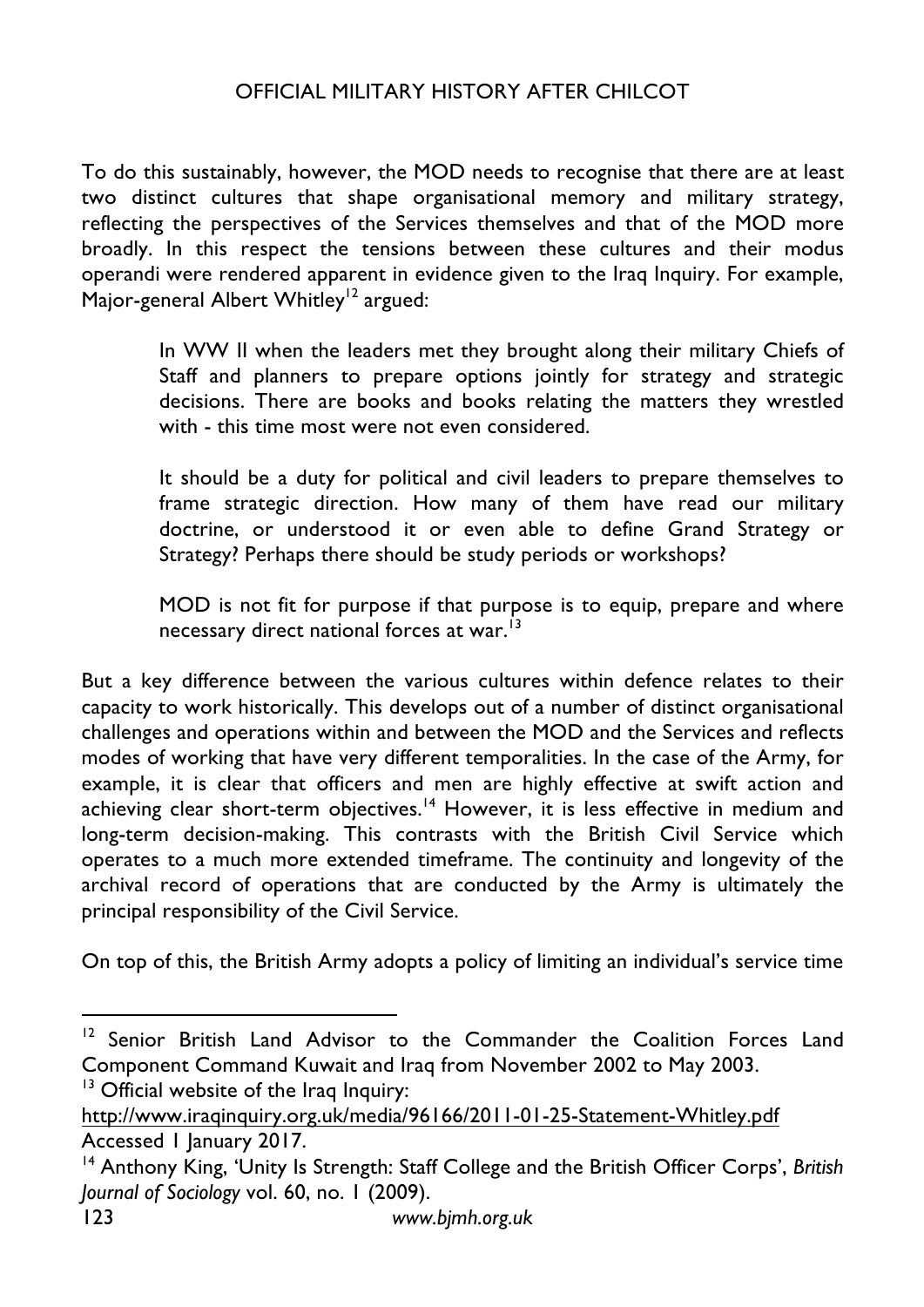in a role or while on operations via a tour of duty. The notion of a 'two year tour' was developed to maintain the effectiveness of a fighting force as well as morale during times of peace. At the same time by moving officers around the Army it became possible to build organisational resilience and provide enough opportunity to gain the requisite experience for career progression. The flip side of this mode of utilising human resources has been a decline in the continuity of record-keeping for an organisation whose records are typically created in different locations across the world (in effect, the MOD has many thousands of sites, significantly more than most UK government departments). In Iraq, this challenge to organisational memory was further constrained by the short tour duties of some civilians, as summarised in the conclusions to the Chilcot Report which stated:

> The difficult working conditions for civilians in Iraq were reflected in short tour lengths and frequent leave breaks. Different departments adopted different arrangements throughout the Iraq campaign, leading to concerns about breaks in continuity, loss of momentum, lack of institutional memory and insufficient local knowledge.<sup>15</sup>

In evidence given to the Inquiry on 21 July 2010, Lieutenant-general Sir Alistair Irwin (Adjutant General from 2003-2005) underlines the challenge of the rapid dissipation of Army organisational memory:

> in respect of an institution, the only lessons that are learned and put into effect are the ones that are put into effect immediately, because the nature of an institution, with the individuals in it passing in and out and changing jobs and so on, is that unless the lesson is applied immediately, it will never be remembered. That's one of the real difficulties about lessons learned.<sup>16</sup>

By comparison, lengthy periods of fighting focused on one type of war require significant organisational relearning when suddenly confronted with another, as with the shift to fighting insurgencies in Iraq and Afghanistan this century, compared with the preparations that had been made to engage in conventional combat during, for instance, the 1991 Gulf war. Despite the fact that the British had more, and more recent, experience than their American counterparts in fighting insurgency style

<sup>15</sup> Official report of the Iraq inquiry: Section 152, p. 423, para. 86. http://www.iraqinquiry.org.uk/media/246651/the-report-of-the-iraq-inquiry\_section-152.pdf. Accessed 1 January 2017. <sup>16</sup>Official website of the Iraq Inquiry:

http://www.iraqinquiry.org.uk/media/95382/2010-07-21-Transcript-Irwin-Palmer-S3.pdf#search=lessons. Accessed 1 January 2017.

<u> 1989 - Johann Barn, fransk politik amerikansk politik (</u>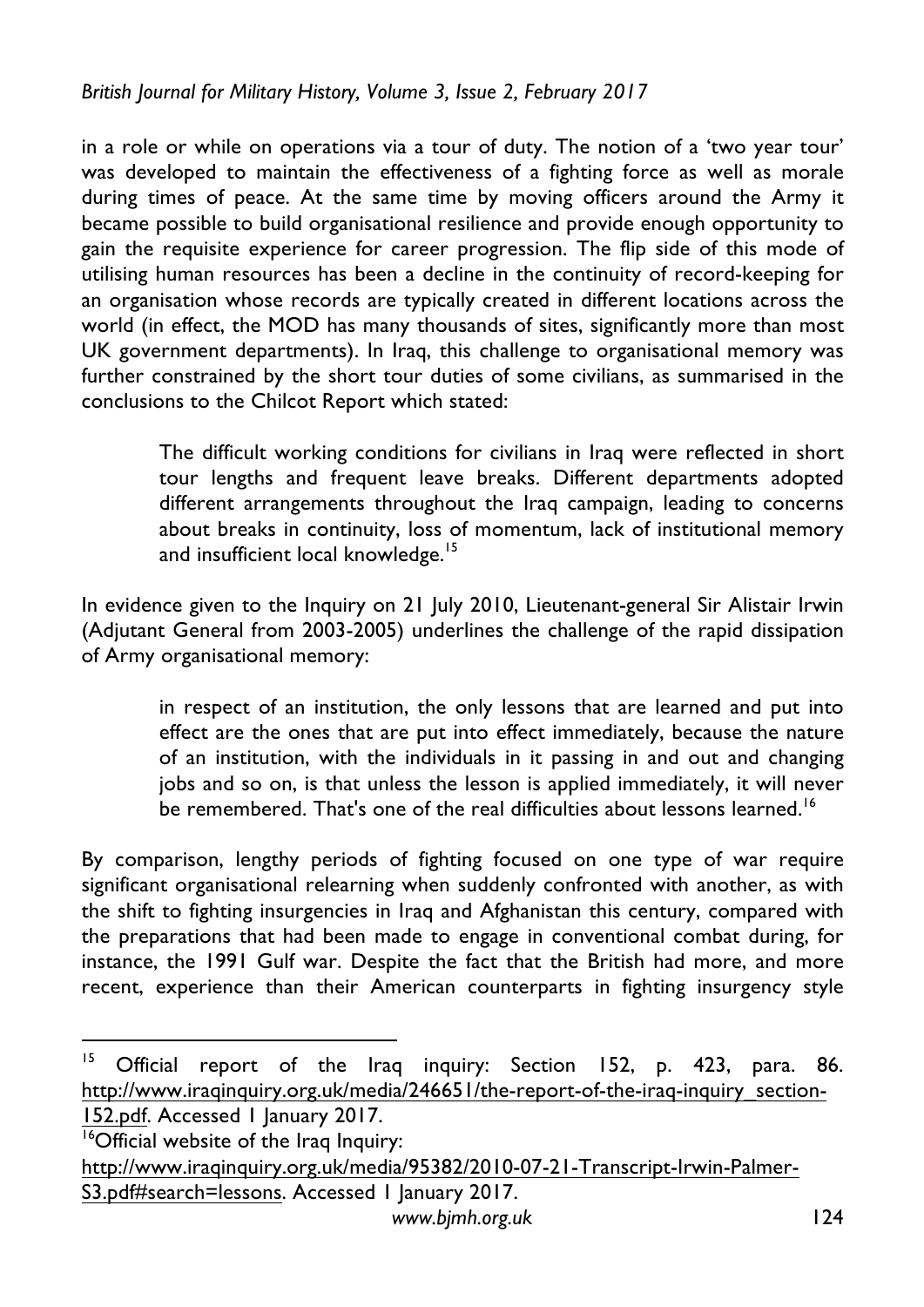warfare in Northern Ireland, the Chilcot Report clearly recognised that the Army's organisational memory had faded quickly. Indeed as Lieutenant-general Jonathon Riley describes in his evidence to the Iraq Inquiry on the 14 December 2009:

it was borne in on me very strongly how much the collective experience of the army of dealing with the IED threat had wasted out during the long period of ceasefire in Northern Ireland. We had forgotten institutionally how to deal with this… not just as a series of devices but as a system and how to attack the device and attack the system behind it.<sup>17</sup>

And it is this idea of 'collective experience' that could be usefully made more tangible through more focused studies of organisational memory that explicitly tracked the different forms and temporalities of Army and MOD learning. By making it clear when, where and how Army and MOD cultures are in conflict it becomes easier to reduce the risks of losing organisational knowledge.

#### **Official History**

In contrast to the more time limited and sometimes opaque workings of contemporary organisational memory, the learning or failing to learn military lessons in an institutionally sanctioned form was once made visible through the publication of official histories. This represented an opportunity for a Department of State to come a formal and departmentally agreed position on its role in a particular set of events. Such a position would allow the entire organisation to undertake institutional level change. As such it demanded a greater deal of scrutiny, objectivity and balance than might be found in those modes of organisational learning that demand faster cycle times and that are typically associated with military adaptation.<sup>18</sup>

Nevertheless it can take a considerable amount of effort to produce a report that is both balanced and has some capacity to help drive change within and across a Department of State. There can be a number of reasons for this but one of the essential challenges to overcome relates to the relationship between the author of

 $17$  Official website of the Iraq Inquiry:

http://www.iraqinquiry.org.uk/media/236689/2009-12-14-transcript-riley-wall-s2.pdf. Accessed 1 January 2017.

 $18$  There is huge amount of literature on military adaptation. A good example of contemporary studies include: Theo Farrell, 'Improving in War: Military Adaptation and the British in Helmand Province, Afghanistan, 2006-2009', *Journal of Strategic Studies*, vol. 33, no. 4. (2010); Sergio Catignani, '"Getting COIN" at the Tactical Level in Afghanistan: Reassessing Counter-insurgency Adaptation in the British Army', *Journal of Strategic Studies*, vol. 35, no. 4, (2012).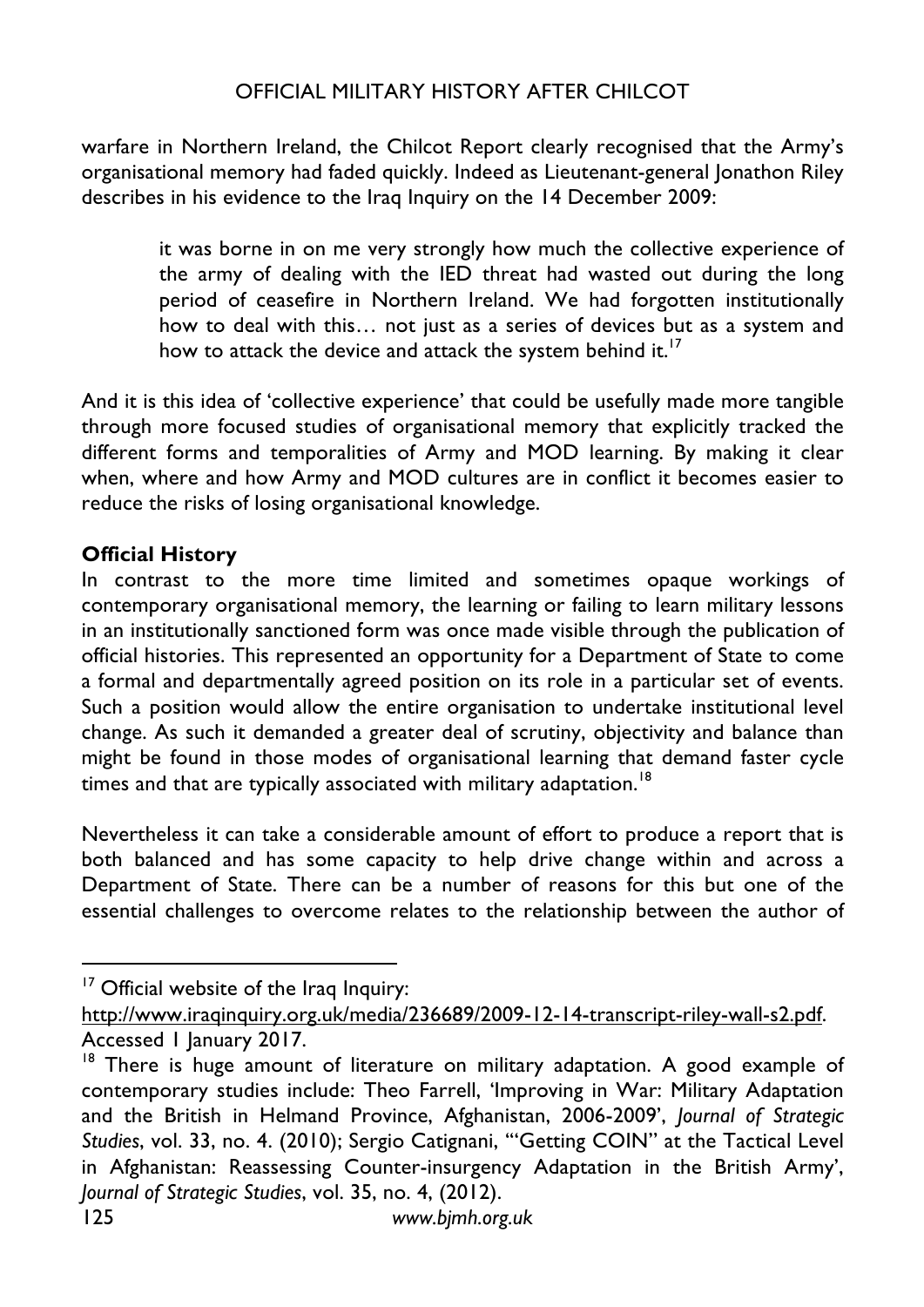the OH and those who are being observed. Typically OH authors have 'had access to classified official documents and to a variety of authoritative persons, have had financial or other support, and that in many cases they have written from within an official office'.<sup>19</sup> At the same time, however, the proximity to the source material and its sponsors opens up the possibility that the authors of OH lack sufficient independence to be capable of composing a publication that has the meaningful capacity to produce change.

In this respect, one prominent counter-factual test of the potential value of official military history lies in the emergence of FCO documents supporting claims of British forces' torture of Kenyan prisoners held during the Mau Mau uprising in the 1950s. These documents only emerged in 2012 after the British government finally admitted their existence during a court case brought by some of the elderly survivors. Known as the Hanslope Archive, these records were retained by the FCO for years. Yet their rediscovery decades after the Kenya Emergency fuelled widespread claims of a government cover-up. Of course if an OH of the Kenya Emergency had been sanctioned and had subsequently failed to make use of these FCO documents then it would have been hard for the Government to escape the accusation that they had attempted a cover-up. However, no OH of the conflict in Kenya was authorised and consequently the archive remained hidden.

Such a state of affairs raises questions of policy in relation to OH. Who decides to do an OH and what are the conditions imposed on its writing? If an OH is to be of any value then its authors have to have access to all the relevant documentary evidence. If that had been available in Kenya then it would have enabled the victims' claims to have been properly heard many years earlier: most victims had died before the revelations of the 2010s. In principle, this would have protected the British government from claims of a conspiracy through the deliberate concealment of records and also resolved any outstanding legal and humanitarian concerns.

This counter-factual scenario nevertheless exposes the problems that immediately present themselves when thinking about the way that OH is conceived and written. As Higham recognises, however, these problems are far from new as in many respects, 'Official history is in itself a contradiction in terms'.<sup>20</sup> From the military's standpoint, OHs are not intended as independent or objective but as offering a perspective weighted towards the specific records set being used and the privileged

<u> 1989 - Johann Barn, fransk politik amerikansk politik (</u>

<sup>19</sup> *R. D. S., Higham, ed., Official Histories: Essays and Bibliographies from Around the World. Kansas State University Library Bibliography Series. (Manhattan, KS: Kansas State University Library, 1970), p. 1.*

<sup>&</sup>lt;sup>20</sup> Higham, Official Histories, p. 1.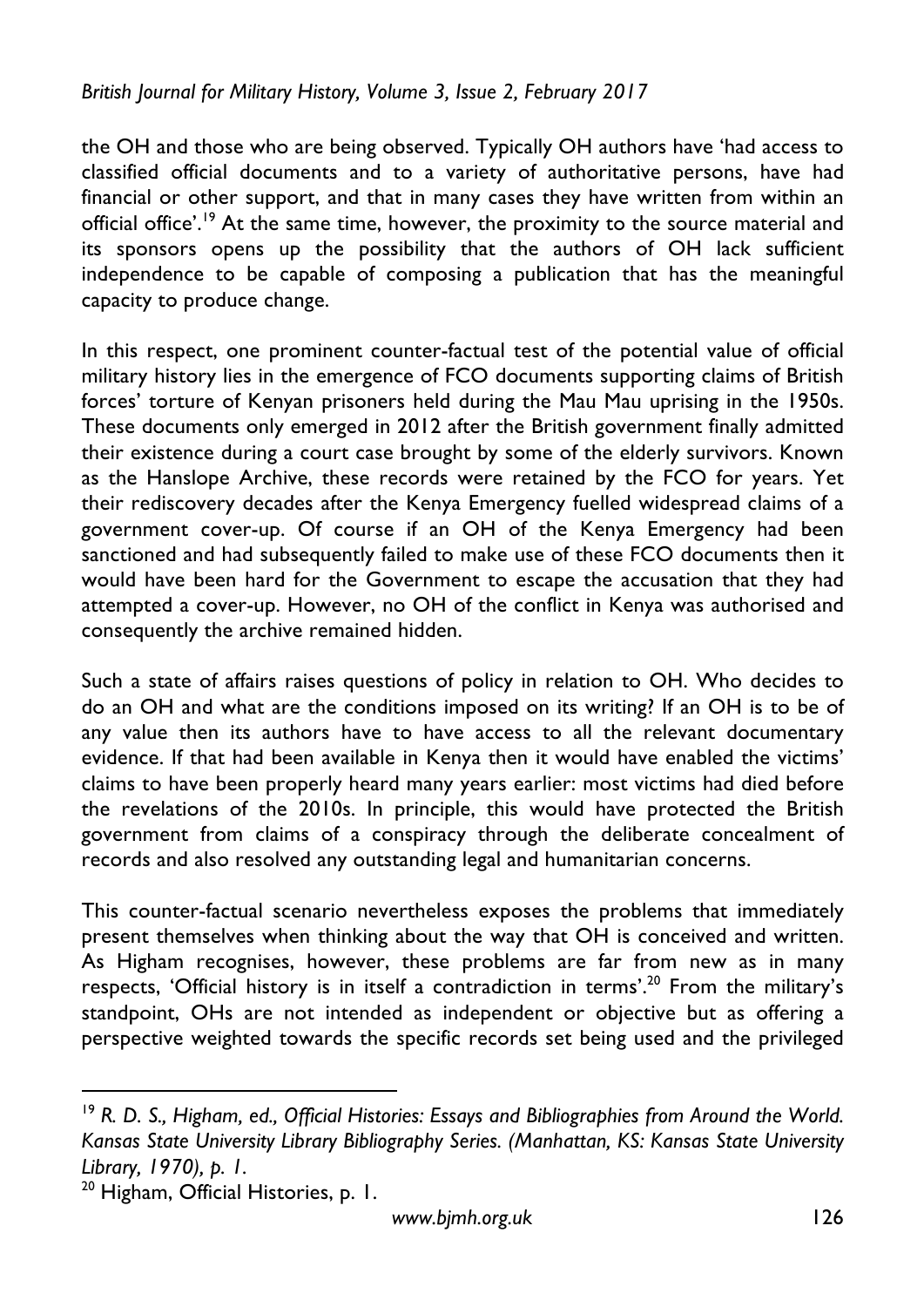access being afforded to them. Obviously this is further limited by the military's willingness to sanction an official account that could damage its work or its reputation. In this context, OH represents a negotiation between the ambition to write a balanced history based on an expert and objective use of sources and the immediate demands of the organisation to protect itself from unhelpful scrutiny.

To this end, the principal function of military OH is to provide a sober, well researched manuscript which lays out the official version of events and acts as the point of departure for academic discussion going forward. Any interpretation and critique of events must be based upon high quality evidence and be balanced and objective. Securing that objectivity is difficult but important. One common, if informal, strategy for attaining greater objectivity involves sharing for comment key draft passages with participants in the events being documented, thereby facilitating a more negotiated account, although one not usually evident in the final product. In this respect there is precedent.

For example, Brigadier-general C.F. Aspinall-Oglander's (1932) *History of the Great War: Military Operations GallipoIi (Vol.II) May 1915 to the Evacuation* was 'based on official documents by direction of the Historical Section Committee of Imperial Defence'.<sup>21</sup> A letter from Major-general Sir John Duncan (also serving in the British Army in Gallipoli) to General Aspinall dated 15 February 1931 (recently discovered by HB(A)) comments on a full draft of this manuscript, recommending a series of changes to the text (including some based on his own memories of events of the day). In this instance, General Duncan writes: 'In discussing the operations you have naturally found it necessary to criticise individuals. I agree with most of your remarks, but it is to me questionable whether it is wise to be quite as frank as you have been'. He continues: 'I think I would omit such a sweeping statement as "there can be little doubt that the situation was aggravated by a total absence of higher leadership". There is sufficient in the remainder of the para. to indicate this without stating it so brutally and frankly'.

This sentence (along with a numerous others identified by General Duncan) did not make their way into the published official history. However, it clearly points to the way in which the military themselves seek to moderate OH and demonstrates the possibilities and limitations of this form of publication.

127 *www.bjmh.org.uk* <sup>21</sup> C.F. Aspinall-Oglander, *History of the Great War: Military Operations Gallipoli (Vol.II) May 1915 to the Evacuation,* (London: William Heinemann, 1932).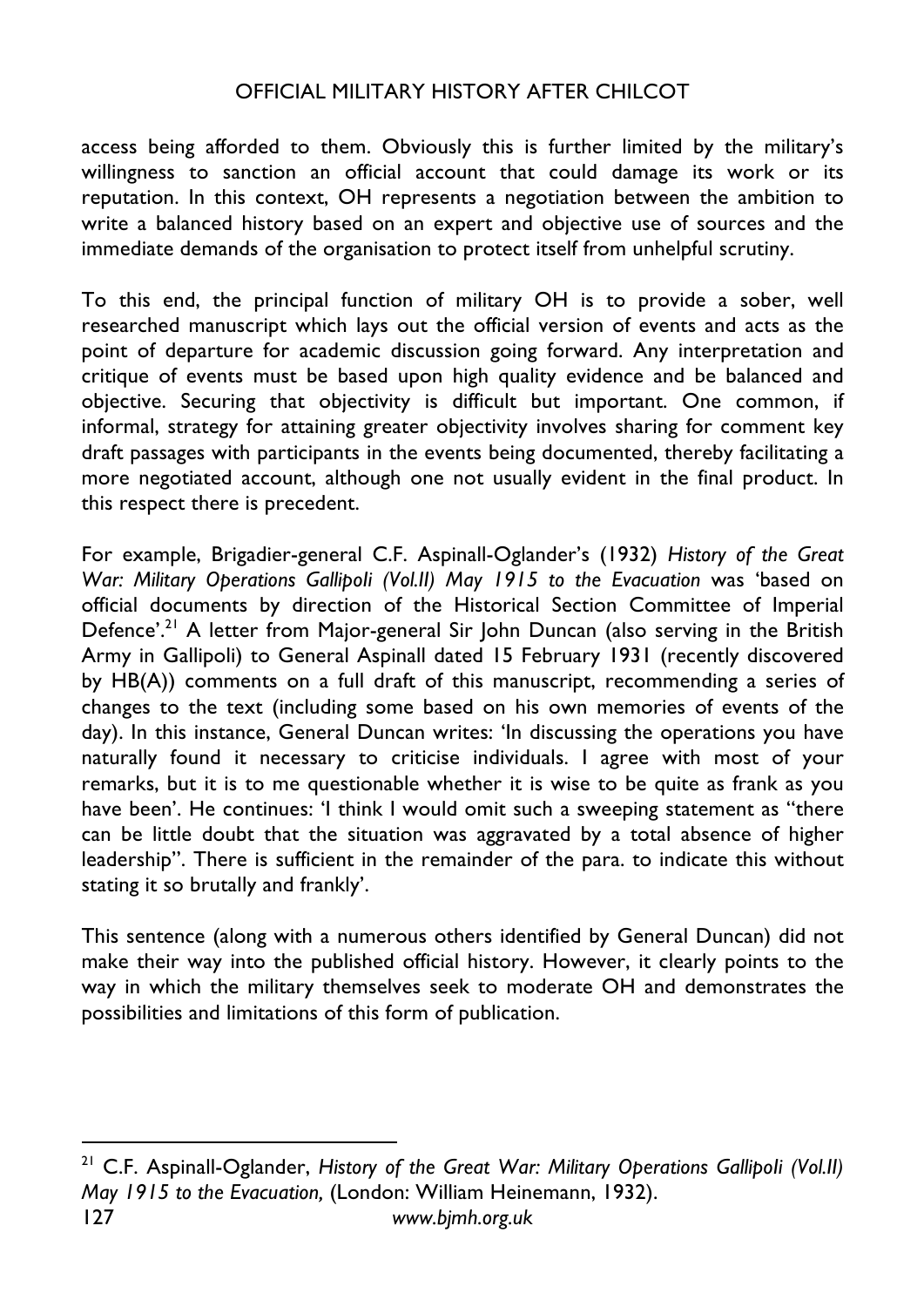#### **Official History after Chilcot**

<u> 1989 - Johann Barn, mars eta inperiodo</u>

Bearing all of that in mind, and in light of the controversy associated with the British Government's decision to go to war in Iraq in 2003, there will be a number of challenges to overcome before an official history of that conflict is written. The first will relate to the amount of time needed to do the research and the timing as to when to start and by when to finish. In the past all military official histories have been published before the departmental records, which provide the bulk of the evidence base, have been opened to the public at the National Archives. This meant that the authors had the relative luxury of fifty and more recently thirty years before that threshold was reached. Today the release of public records threshold has been reduced to twenty years. In theory then, the MOD's Operation Telic papers will begin the transfer to the National Archives in 2023, about six years from now.<sup>22</sup>

In terms of simple writing time this does not present an insurmountable problem; the problem occurs because, depending on the circumstances, it becomes harder to write a balanced, complete and objective manuscript when this is done so close to the events. So as we have alluded to in the previous sections it is probably necessary that the principle military participants are no longer serving and unable to exert any influence on the writing of an Iraq campaign history. If they are still serving then it is unlikely that an OH would pass even a basic credibility test with the public. At the same time of course, it is precisely those who remain in the Service that very much need to access recent OH if they are to have a shared and agreed starting place for framing future policy.

In terms of time taken, it should be noted that the campaign histories of the Second World War were published over 36 years between 1952 and 1988. Nevertheless, in light of recent publications (by for example David French, John Buckley, Jonathan Fenell, Ian Gooderson and Niall Barr), close examination of these OHs could lead to the broad generalisation that the earlier a volume was completed, the less well the manuscripts have withstood the test of time.<sup>23</sup> And, of course, if an official publication cannot withstand the test of time then what would be the point of writing it? Bearing

 $22$  As an aside, the Operation Granby papers from 1991 are already being transferred. <sup>23</sup> David French, *Raising Churchill's Army: The British Army and the War against Germany, 1919-1945* (Oxford: Oxford University Press, 2000); Ian Gooderson, *A Hard Way to Make a War: The Italian Campaign in the Second World War* (London: Anova, 2008); John Buckley, *Monty's Men - the British Army and the Liberation of Europe* (Yale: Yale University Press, 2013); Niall Barr, *Pendulum of War: The Three Battles of El Alamein* (London: Pimlico, 2005); Jonathan Fennell, *Combat and Morale in The North African Campaign: The Eighth Army and the Path to El Alamein* (Cambridge: Cambridge University Press, 2011).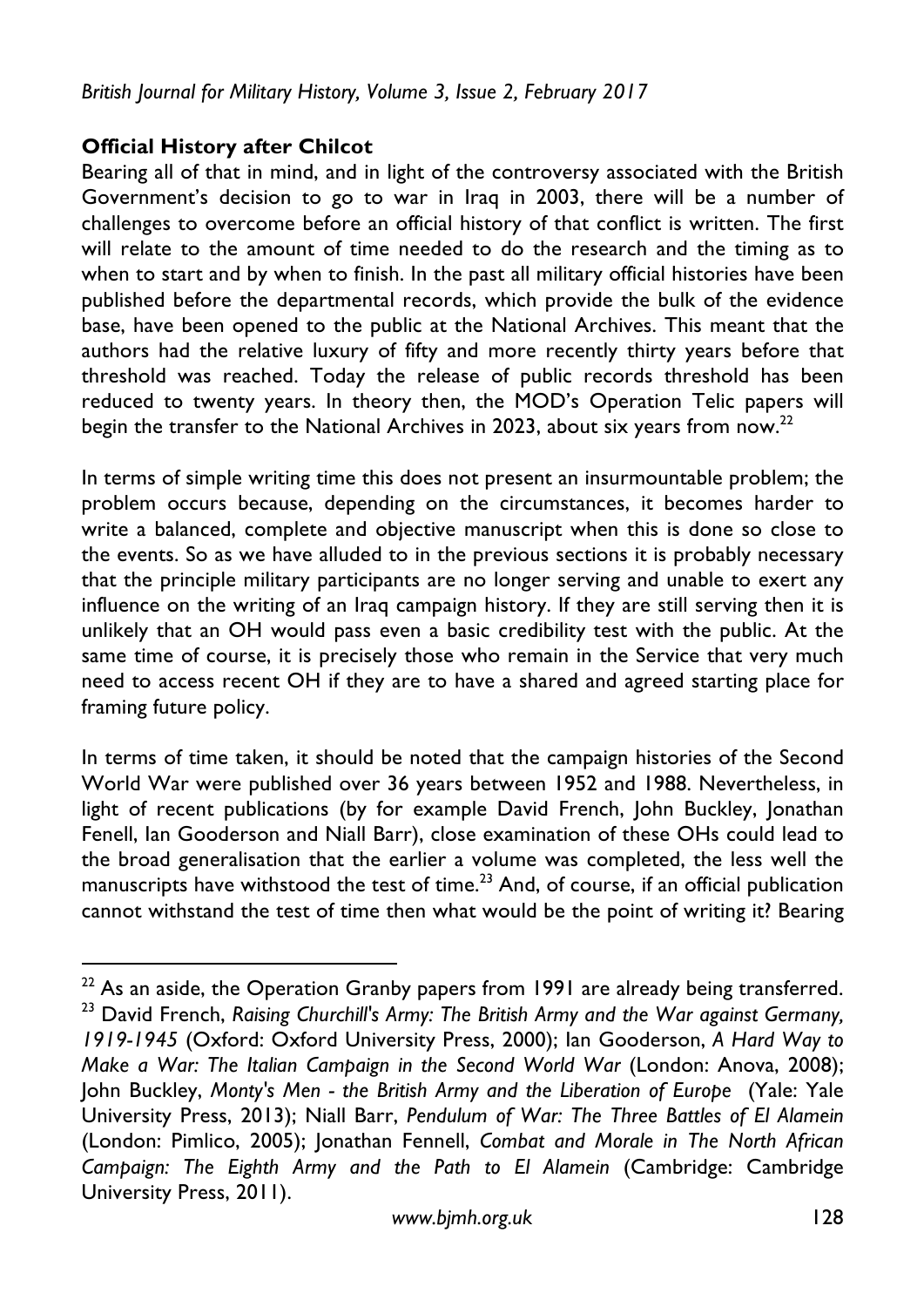in mind the ambition to wait until senior personnel have retired combined with the challenge of releasing documents after 20 years, 2020 would be the earliest one could begin to assume that the principal military actors of Operation Telic were no longer be serving. If the ambition is to complete an OH before the records are released to the public, then this would leave just a three-year window to fully explore a six-year campaign.

Sufficient time will grant the opportunity for greater objectivity and balance. How much time writers will have to complete an OH is also a function of the circumstances surrounding the subject matter. The war in Iraq is arguably the most contentious war that the United Kingdom has ever fought. Other wars (Suez in 1956 for example) have been divisive at the time and some have been divisive over many years (Northern Ireland for example) but no other war can match the 2003 war in Iraq for the intensity and endurance of the emotion it still arouses in British society. For some conflicts it is simply not possible to achieve the correct perspective and detachment until a considerable period of time has passed. Telic is one of those wars and the 2016 publication of the Chilcot report demonstrated how raw those emotions are thirteen years after the start of the operation and seven years after its completion.

Within Whitehall, contention will also lead to delay and distortion of the OH publication timeline. Once an OH manuscript has been completed it must be cleared by all relevant government departments. This is far from straightforward. A prematurely written OH will attract objections and calls for amendments which then have to be further negotiated with the author. The clearance process will take longer the more contentious a conflict, the closer the writing of the OH is to the event and the more government departments there are involved in the process. The Iraq war and the campaign in Northern Ireland will be at the far end of this clearance timescale.

Other government activity and ongoing litigation will also impede the initiation of an official history. It would, for example, have been inconceivable that an Iraq OH could command any significant consideration within Whitehall until sometime after the publication of Chilcot's report. Moreover it would not be politically or institutionally acceptable for an OH manuscript to disagree with or contradict a Chilcot finding. Even after the publication of the Iraq Inquiry government will be occupied with absorbing its contents and implementing its recommendations.

129 *www.bjmh.org.uk* Future Official Historians will also face a significant challenge in determining when their research is complete. In the past, the author of an OH would have been given access to the body of official records. This would have been a carefully structured body of paper files containing multiple documents. Whilst there may have been a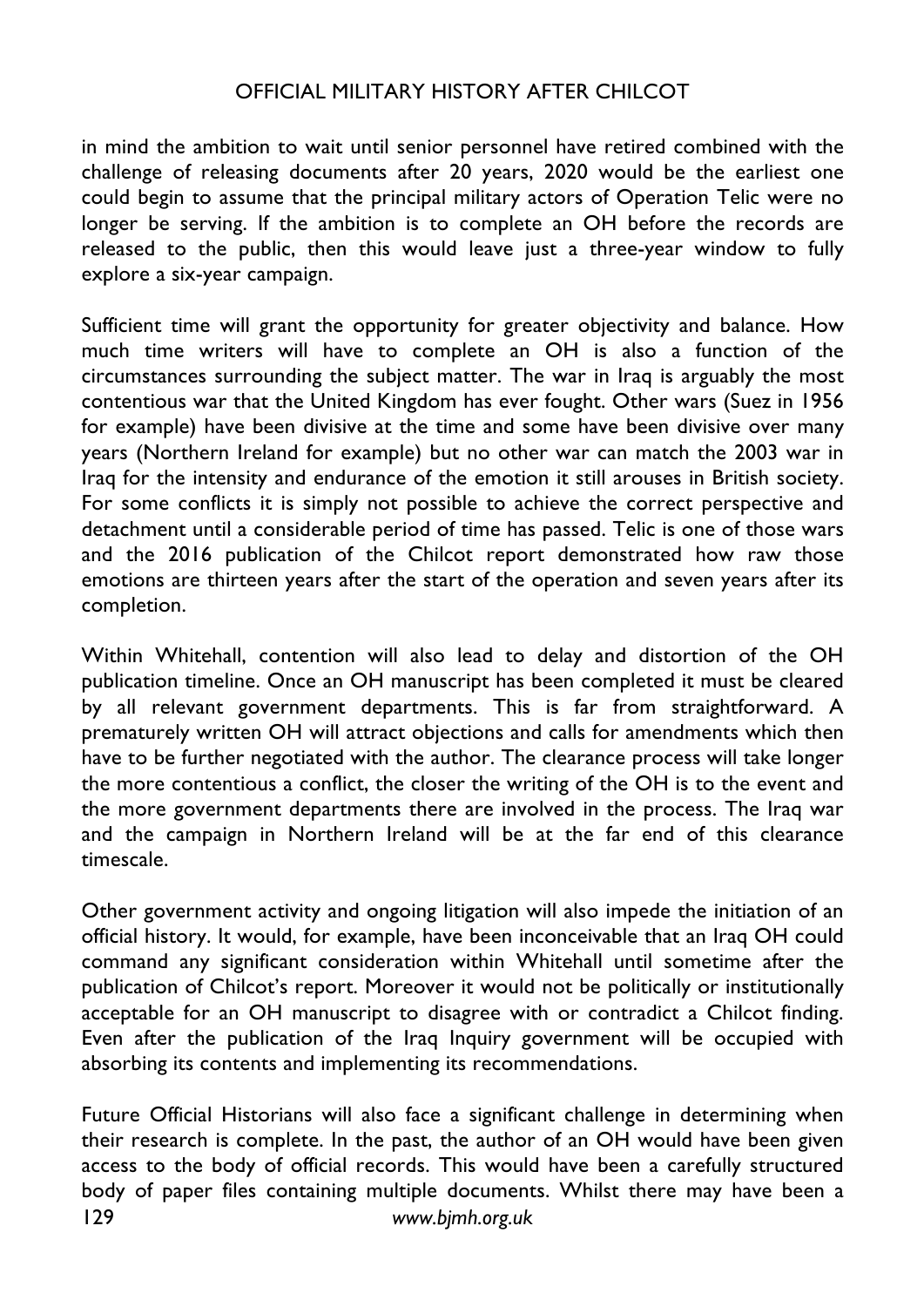great deal of them it was possible to assimilate their contents and also browse through them as well as the file title. That will no longer be the case. There are likely to be relatively few paper files relating to Telic as the majority of records are now electronic files containing single documents (e-mails, text documents, presentation slides etc.). It is also unlikely that these files will have anything like the structure and 'browsability' of their paper ancestors. Ease of interrogation and analysis will therefore depend on the availability of and the ability to use sophisticated data mining tools.

Historians also need to consider the impact of the digitisation of military command and control which took place in the first decade of the new millennium. This has led to a vast increase in the number of electronic files created, further compounded by the ever-increasing complexity of modern military operations. Combined, the lack of structure and the large number of electronic records will mean that any author will have to work far harder (and longer) to come to a meaningful understanding of the record set. Analysing the records and working the results into a complete and digestible manuscript will likewise be harder than anything which has gone before. It may even be the case that the task of writing an OH within a reasonable timeframe becomes impossible for a single author to achieve and that the norm will be for a team of authors to work on different aspects of the history.

The longer lead times and additional people required to prepare an OH will all add up to greater cost at a time when the Government's finances are precarious. This will mean that an activity which is already underfunded is likely to fall even further down the resource priority list. The Cabinet Office is responsible for the Government's OH program but it is unclear how active it is and what future plans it has for addressing the military campaigns in Iraq and Afghanistan.

#### **Conclusion**

Official History gains legitimacy when it is balanced and aims at developing an objective record of events. Trade offs are inevitable depending on the campaign under consideration and the politics of memory associated with that conflict. Scrupulous attention and a willingness to write about those campaigns that are politically or organisationally contentious is important if the legitimacy of OH as a form of publication is to be sustained over the longer term. It is no surprise, however, that OH has the potential to open up difficult debates that are impossible to resolve satisfactorily for all those involved. In the circumstances, the real indicator of the armed forces' willingness to learn is related to their willingness to ask and then answer those questions that might otherwise be taboo or organisationally and politically difficult.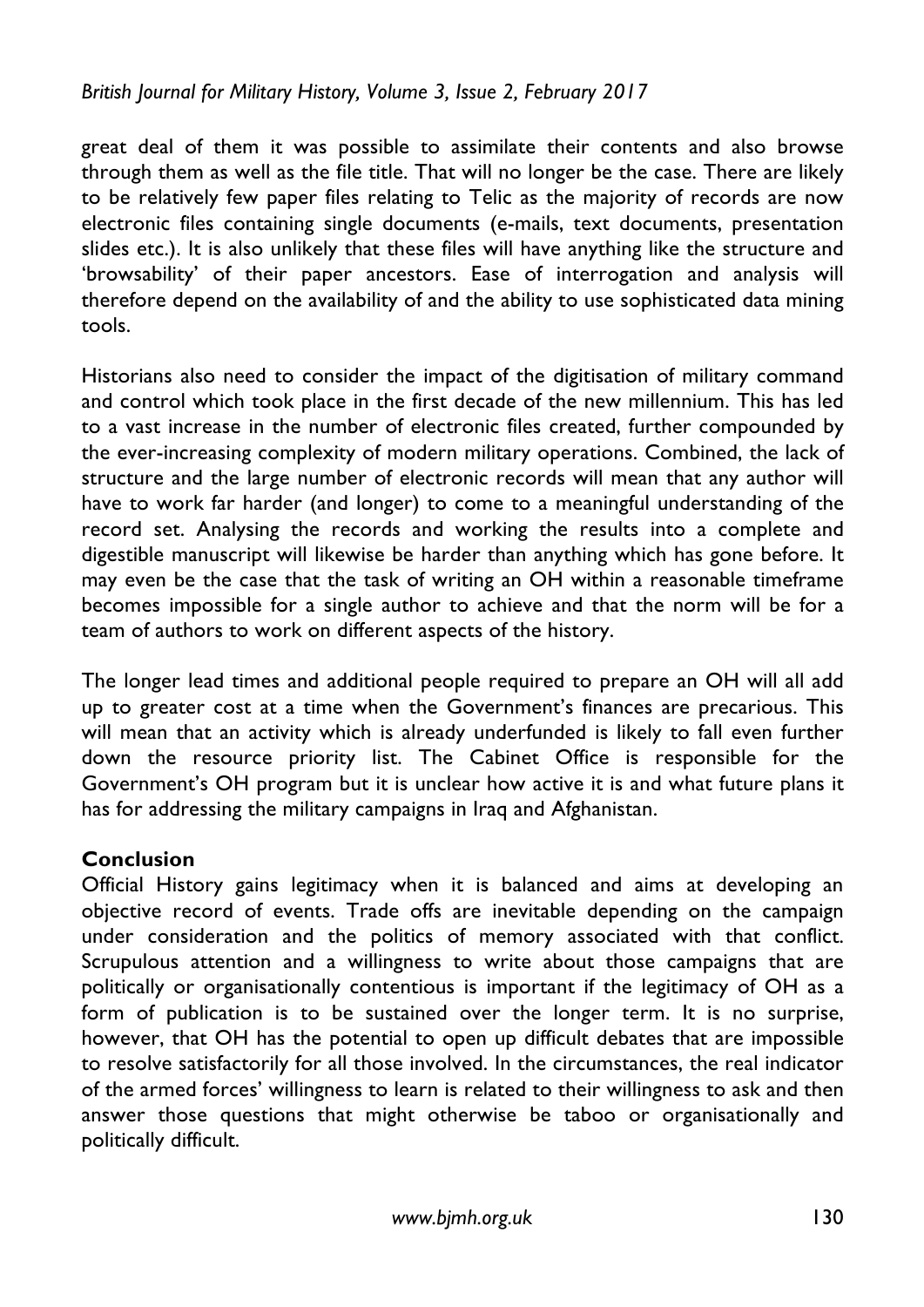At its best, then, OH offers an agreed starting place for initiating or framing a wider public debate. As we have seen, however, whether OH can do this given the challenges associated with writing and releasing a history before classified documents are released to the National Archives is another matter. Nevertheless, if OH stimulates debate and helps to generate understanding about the armed forces and their uses then it will have served a worthwhile social purpose.

#### **The list of British Official Military History includes:**

United Kingdom Military Series, Grand Strategy Volume I, N. H. Gibbs, 1976 Volume II, Sir James Butler, 1957 Volume III, Part 1, J. R. M. Gwyer, 1964 Volume III, Part 2, Sir James Butler, 1964 Volume IV, Sir Michael Howard, 1970 Volume V, John Ehrman, 1956 Volume VI, John Ehrman, 1956

The War at Sea Volume I: The Defensive, Captain Stephen Roskill, 1954 Volume II: The Period of Balance, Captain Stephen Roskill, 1956 Volume III, Part 1: The Offensive, Captain Stephen Roskill, 1960 Volume III, Part 2: The Offensive, Captain Stephen Roskill, 1961

The Strategic Air Offensive Against Germany Volume I: Preparation, Sir Charles Webster and Noble Frankland, 1961 Volume II: Endeavour, Sir Charles Webster and Noble Frankland, 1961 Volume III: Victory, Sir Charles Webster and Noble Frankland, 1961 Volume IV: Annexes and Appendices, Sir Charles Webster and Noble Frankland, 1961

Defence of the United Kingdom, Basil Collier, 1957 The Campaign in Norway, Thomas Derry, 1952 The War in France and Flanders, 1939–40, Major L. F. Ellis, 1954

Victory in the West Volume I: Battle of Normandy, Major L. F. Ellis et al., 1962 Volume II: Defeat of Germany, Major L. F. Ellis et al., 1968

War Against Japan Volume I: The Loss of Singapore, Major-General Stanley Woodburn Kirby et al., 1957